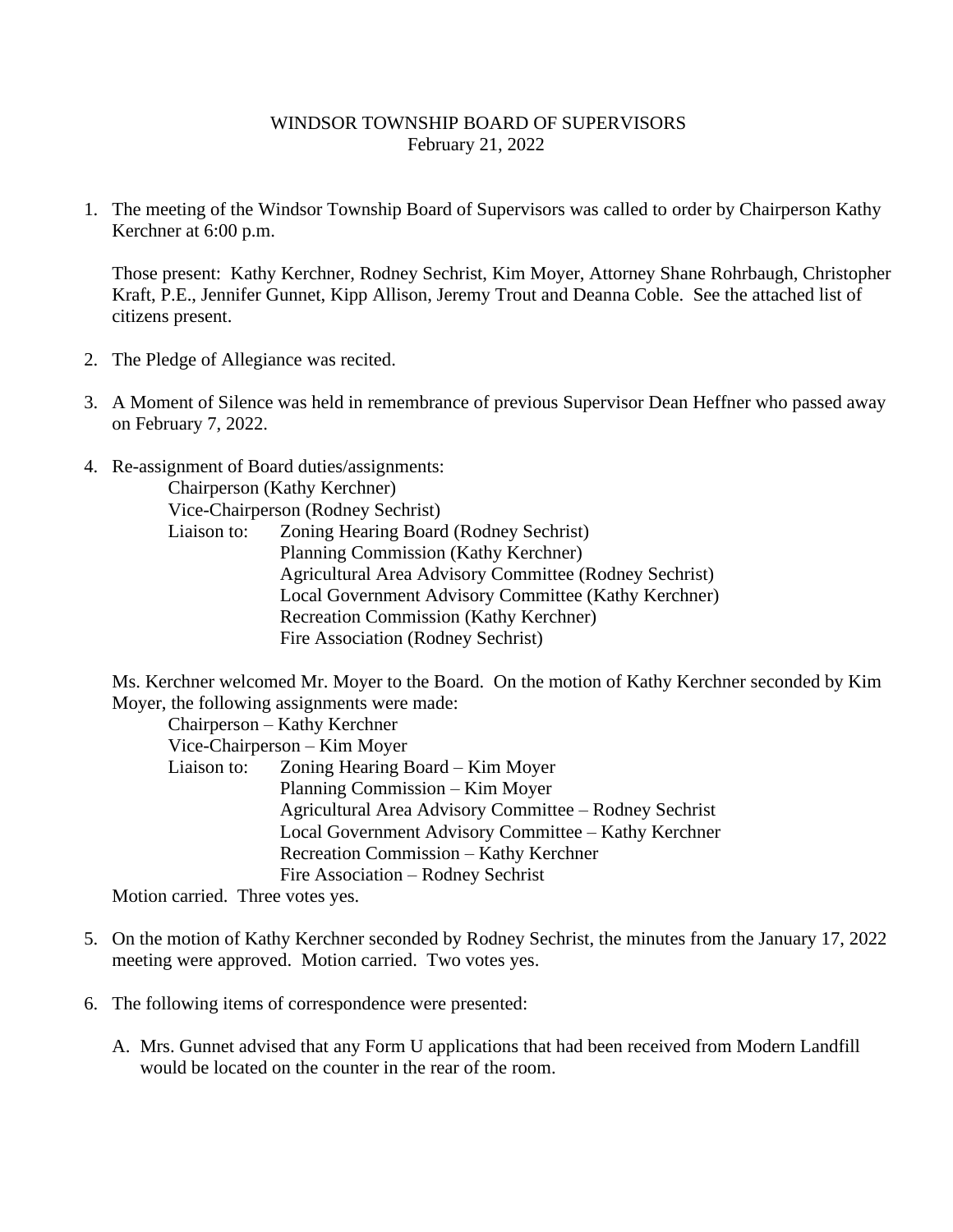Page 2 February 21, 2022

- B. Mrs. Gunnet advised that she has received an email from the York County Association of Townships of the 2<sup>nd</sup> Class informing that there are vacancies for both the President and Vice-President positions. She stated that the Board has received a copy of the email. She asked them to let her know if they would be interested in serving. She noted that she is aware that there are some others interested in the positions.
- 7. Windsor Township Fire & Rescue Association Scott Gingrich was present. He welcomed Mr. Moyer to the Board and expressed his condolences for the loss of Mr. Heffner. Mr. Gingrich reported that Laurel Fire Company has recently had some leadership changes. He noted that Barry Barshinger is currently the Acting Chief.

Mrs. Gunnet informed Mr. Gingrich that she had not received a list of line officers for any of the stations.

- A. Mr. Gingrich advised that the next Fire Chief's meeting will be held on February 24, 2022 at Laurel Fire Company. He noted that with the staff changes occurring, he will let us know if the location changes.
- 8. York Area Regional Police Department No one was present. Mr. Sechrist commented that he is glad to hear that the merger is going well.
	- A. The monthly report is available for review.
- 9. Scott Brady Windsor Township Zoning Ordinance, Section 311.4 Off-Street Parking Requirements for Surfacing – Scott Brady and his wife, Jolene, were present. Mr. Brady advised that he is in the final stages of the Land Development Plan for his Special Events Barn. He stated that he would like to decrease the amount of blacktop area and is aware of a section within the Zoning Ordinance that allows the Board to grant relief on the type of impervious surface. He explained that he would like to use a geogrid system in which the grass would be permitted to grow through and the parking of vehicles would take place on this surface. The access drives and handicap parking spaces would remain bituminous. This change would allow for the required detention basin to be reduced in size as well. Mr. Brady added that the site would continue to have more of an agricultural feel with less blacktop. Mr. Allison presented a drawing the Board showing the layout of the parking area.

Mr. Kraft stated that he feels that conceptually this is a good use. He advised that he is not opposed to this application. However, the details of the proposed geogrid would need to be researched to ensure that it would be acceptable.

Mr. Allison recommended that if the Board is in favor of not requiring a bituminous surface for the entire parking area, to not tie their approval to a specific geogrid system. Ms. Kerchner stated that she is not opposed to this. Mr. Sechrist agreed. Mr. Moyer stated that he has seen this type of application at other locations, including Lauxmont Farms and Wyndridge Farms.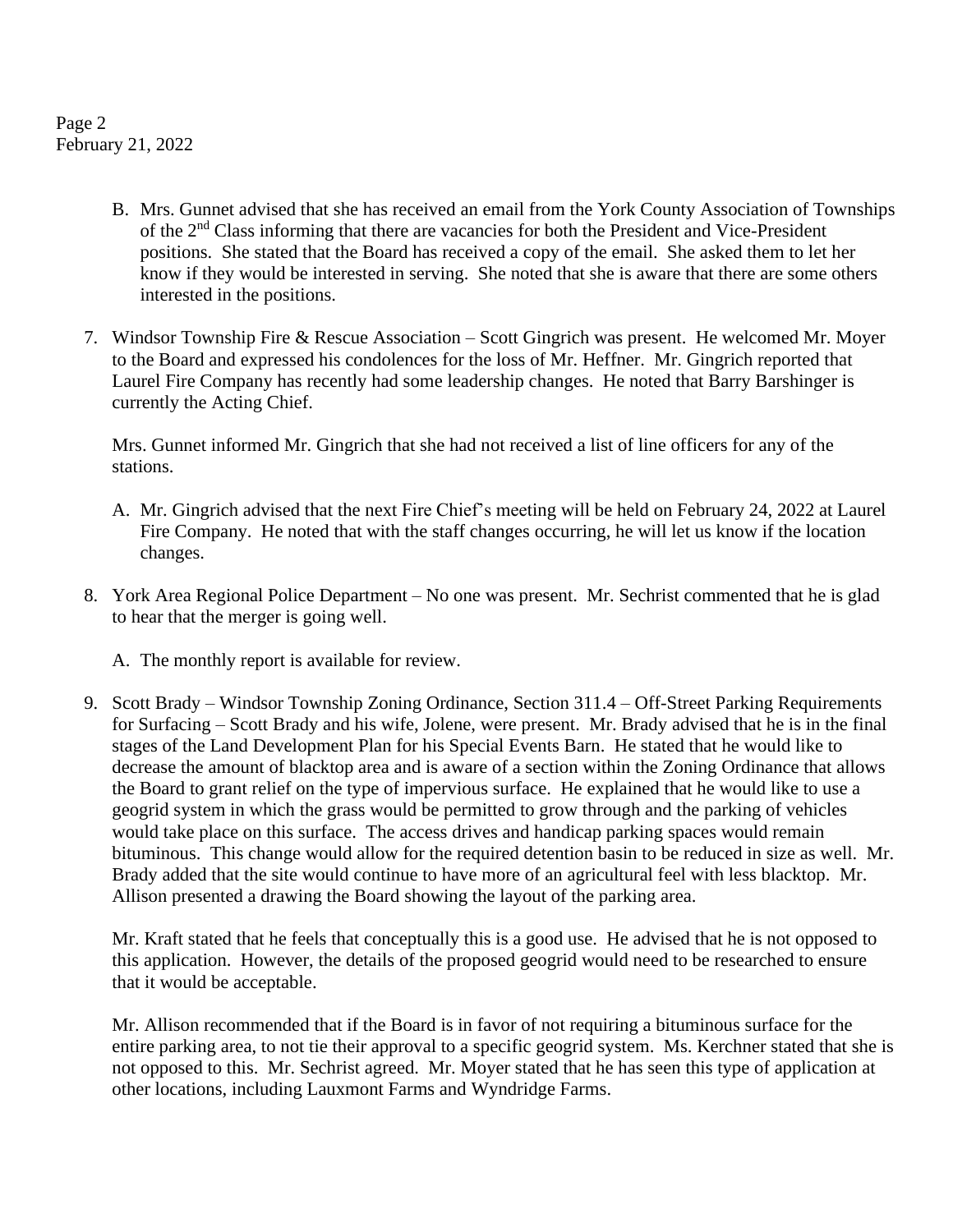Page 3 February 21, 2022

> On the motion of Kathy Kerchner, seconded by Kim Moyer, the Board approved to not require a bituminous surface for a portion of the parking area with the condition that the Township approves a geogrid system. Motion carried. Three votes yes.

## 10. Plans for Approval:

- A. GRACE ACADEMY Preliminary/Final Land Development Plan #2021-51 by Johnston & Associates – Farm Drive – Kent Raffensberger from Johnston & Associates was present as well as Shane Lehman, the Director of Grace Academy. Mr. Raffensberger explained that Grace Academy is a private school. They are proposing to place two modular classrooms on the property in two phases. Mr. Allison explained the layout of the property and the location of the modular classrooms to the Board. Mr. Raffensberger advised that the Windsor Township Planning Commission has recommended approval and there are several waiver requests. He stated that the waiver requests are as follows:
	- 1. Section 304.1.A; preliminary plan requirement
	- 2. Section 305.1.E.1 & 305.2.B; plan sheet size
	- 3. Section 502.2.J.2; widening of existing roads
	- 4. Section 508.2.B; location of fire hydrants
	- 5. Section 510; monuments and markers
	- 6. Section 518; lighting

Mr. Kraft advised that he does not have any issues with the waiver requests and all comments have been addressed. On the motion of Rodney Sechrist seconded by Kathy Kerchner, the Board approved the waivers and the plan. Motion carried. Three votes yes.

- 11. Township Engineer:
	- A. Engineer's Report Mr. Kraft advised that the Board has received his report.

Public Works Building Addition – Ms. Kerchner questioned if the pricing is stabilizing to move forward with a quote for the Public Works Building. Mr. Kraft advised that they are making some changes to the plan and will move forward with bidding once completed. He stated that he does not know if the market is stabilizing but they will at least be able to obtain quotes from contractors. The Board would have the right to reject all bids.

- B. Act 97 of 2021 Mr. Kraft advised that there will be some items added to security estimates to make sure the Township is covered in all aspects of projects. Mrs. Gunnet advised that securities being held will be evaluated yearly to determine if increases are necessary.
- C. Security Reduction 2905 East Prospect Road (DUNKIN) Mr. Kraft advised that he has received a request for Security Reduction for the Dunkin at 2905 East Prospect Road. This is their first and final reduction in the amount of \$59,053.94. He stated that he is recommending the release as the project has been completed. On the motion of Kathy Kerchner seconded by Rodney Sechrist, the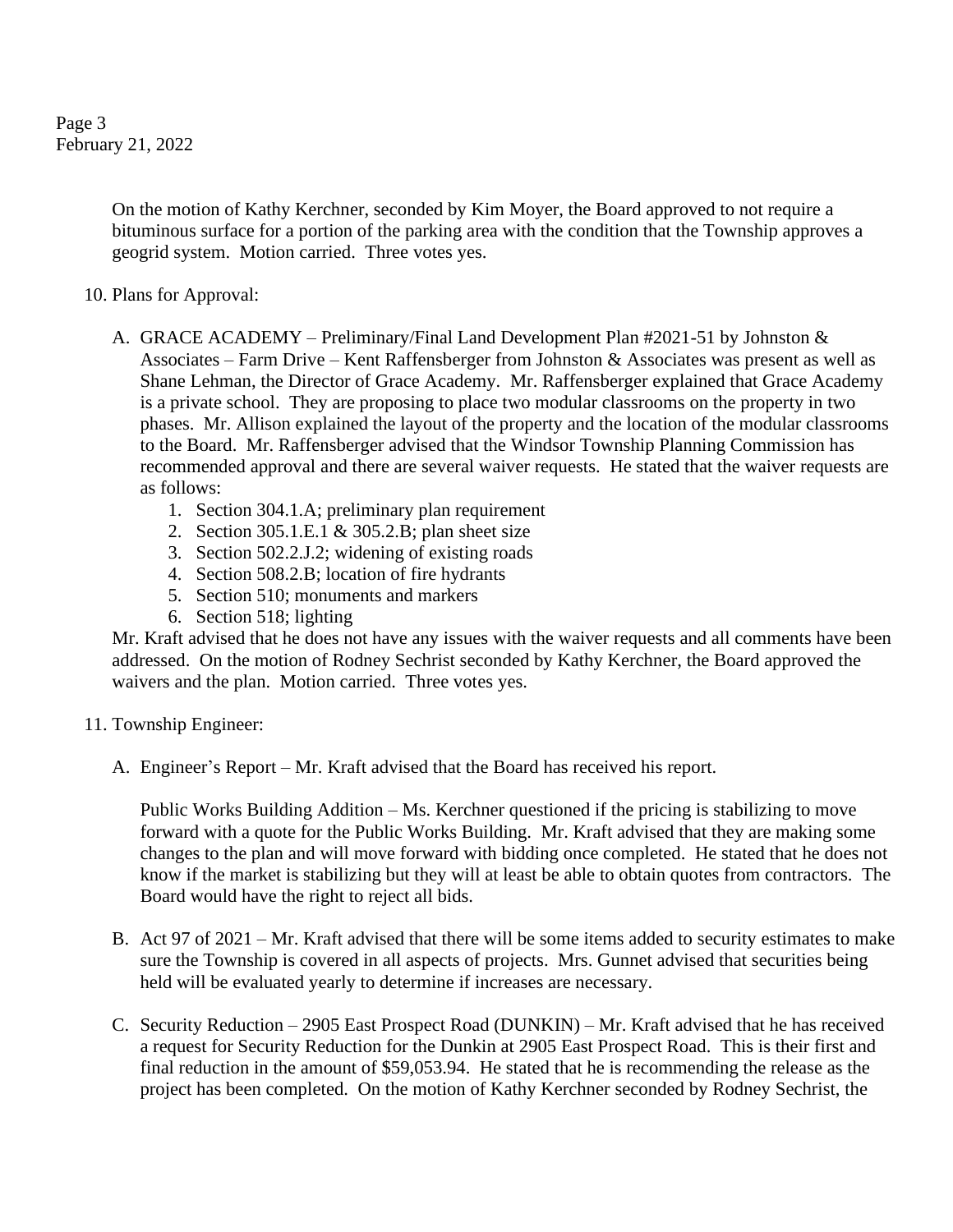Board approved the security reduction for 2905 East Prospect Road as recommended by the Township Engineer. Motion carried. Three votes yes.

D. Windsor Manor Pump Station elimination – Payment #2 – \$62,239.25 – Mr. Kraft advised that Doli Construction had requested payment application #2 but they did not sign the application. He stated that they then contacted him and asked if the \$23,000 being held as retainage could be reduced to \$5,000. He stated that he does not recommend that this be done. He noted that the stabilization still needs to be done in the spring and the environmental permits will need to be closed out. Mr. Sechrist asked if this is a local contractor. Mr. Kraft noted that they are from Pennsylvania and have completed other projects locally.

It was the consensus of the Board to deny the request for the reduction in the retainage amount. Since the payment application was not signed, it was not considered a formal request and no action was necessary.

Mr. Moyer questioned if the Board will still owe the contractor the full amount. Mr. Kraft explained that 5% of the initial contract price is held as retainage. The \$62,239.25 is due to them for the completed work. However, since the application was not signed, it is not considered as a formal request for this meeting.

- 12. Solicitor:
	- A. Attorney Shane Rohrbaugh advised that he will be filling in for Attorney Rausch for a few meetings. He stated that he did not have anything specific to report this evening.
- 13. Public Works:
	- A. Ms. Kerchner advised that the Board has received the monthly report for February. Mr. Sechrist questioned if the Township can bid bio-diesel fuel. Mr. Trout stated that he did not know and he was also unsure if it could be used in our truck engines.
	- B. Temporary authorization of non-CDL employees to operate CDL vehicles to remove snow or ice within certain limitations – Mrs. Gunnet advised that there was an article in the PSATS Morning News regarding an option on how to handle a shortage of plow drivers. The article stated that the Township is able to temporarily authorize drivers without a CDL to drive vehicles that require a CDL. Ms. Kerchner questioned if the Township's insurance would cover this if there was a claim. Attorney Rohrbaugh stated that this is something that should definitely be looked into and was not in favor of this option. Elmer Fromm, Oak Drive, stated that in the fire service, a CDL is not required to operate a fire truck and this is acceptable by their insurance companies.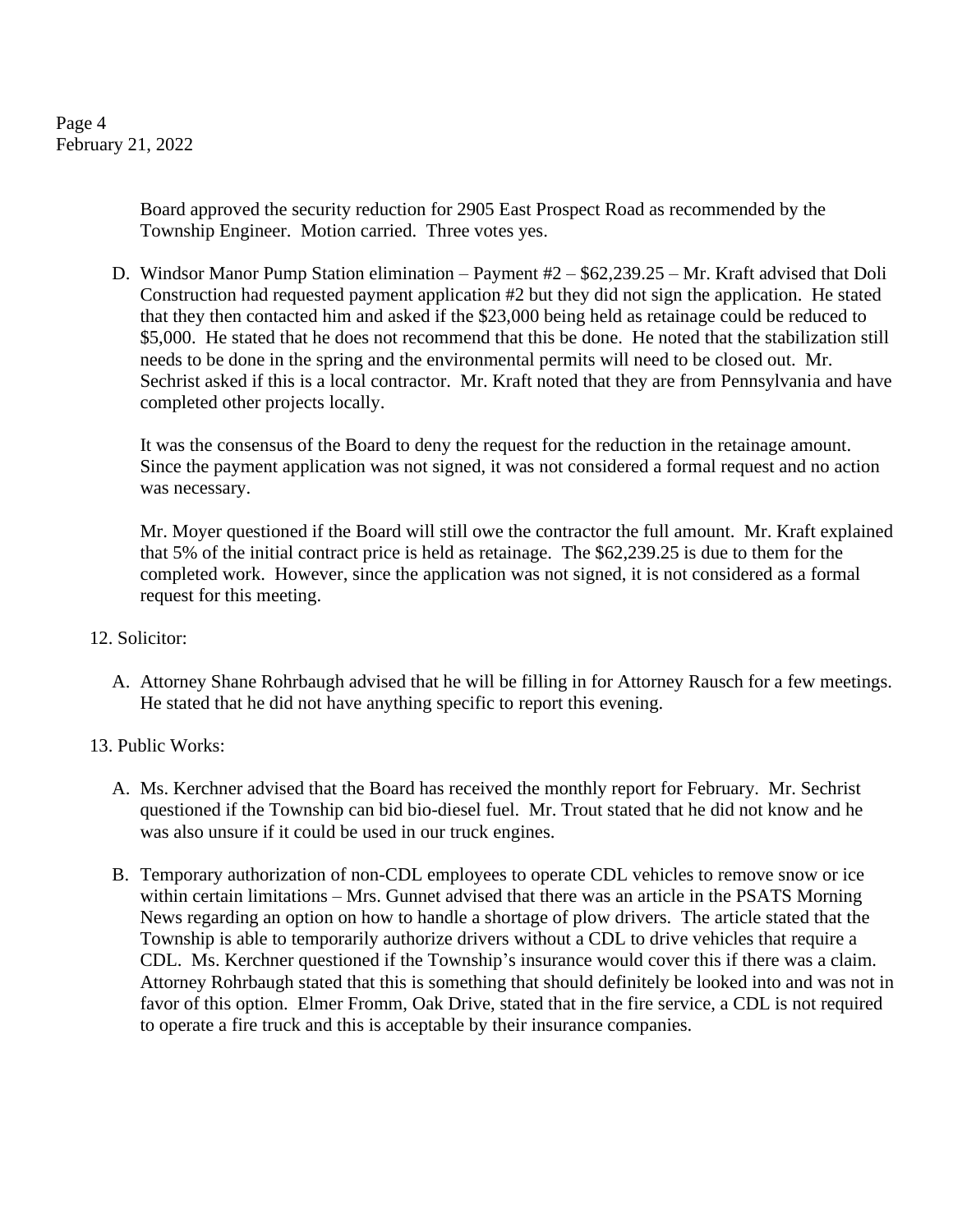Page 5 February 21, 2022

- C. Bidding Blacktop vs. purchasing through COSTARS Mr. Trout advised that he has looked into the cost of purchasing blacktop from Highway Materials under the COSTARS contract to determine what the cost will be. He stated that the Township will continue to bid for blacktop but using a COSTARS approved vendor is an option to get product if the bidder is unavailable. He noted that the Township will still have to abide with the escalation clause. Mr. Trout added that the cost of blacktop has doubled since 2008.
- D. Streets in Taylor Estates Use of blacktop bid and contract out lay down of blacktop Mr. Trout advised that he had checked with Attorney Rausch to see if it would be acceptable for the Township to use our blacktop bid for the street completion in Taylor Estates and bid out the laying of the product. He reported that Attorney Rausch advised that this was acceptable. He stated that another quote had been obtained from York Excavating. A quote could be obtained for just the laying of the blacktop. He noted that there are other items that will need to be completed as well, including sidewalks, curbing, stormwater controls and inlets. Mrs. Gunnet commented that we need to make the funds that we received for this project as far as we can. Mr. Sechrist questioned if we should obtain multiple quotes. Ms. Kerchner asked if York Excavating can do all of the required work. Mr. Trout stated that they do. Ms. Kerchner questioned if interested contractors could be included on the final walk through with C.S. Davidson. Mr. Trout stated that this could be done. Mrs. Gunnet questioned when this may happen. Mr. Trout advised that he would schedule for the end of March or beginning of April. It was the consensus of the Board to obtain quotes from multiple contractors.
- E. Purchase of hydraulic tamper \$7,690 Mr. Trout advised that the Board has information of the hydraulic tamper from Stephenson Equipment. He stated that it will assist with compacting trenches. It attaches to a backhoe. He budgeted amount was \$7,600. The balance can be paid from the Vehicle and Equipment Fund. On the motion of Kathy Kerchner seconded by Kim Moyer, the Board approved the purchase of the hydraulic tamper. Motion carried. Three votes yes.
- 14. Other Business:
	- A. Ms. Kerchner advised that the Board has received the Zoning Report for January. There were no questions.
	- B. Ms. Kerchner advised that the Board has received the Township Manager Report for January. There were no questions.
	- C. Ms. Kerchner advised that the Board has received the Dog Officer Report for January. There were no questions.
	- D. Rehabilitation of Windsor Wonderland Mrs. Gunnet advised that the initial quote that was provided to the Board for the playground project was approximately \$282,000. She stated that the current quote is \$375,000 to \$400,000. She noted that the Township has already received \$141,000 from the DCNR Grant and \$30,000 in Marcellus Shale Funds from the County. Modern Landfill has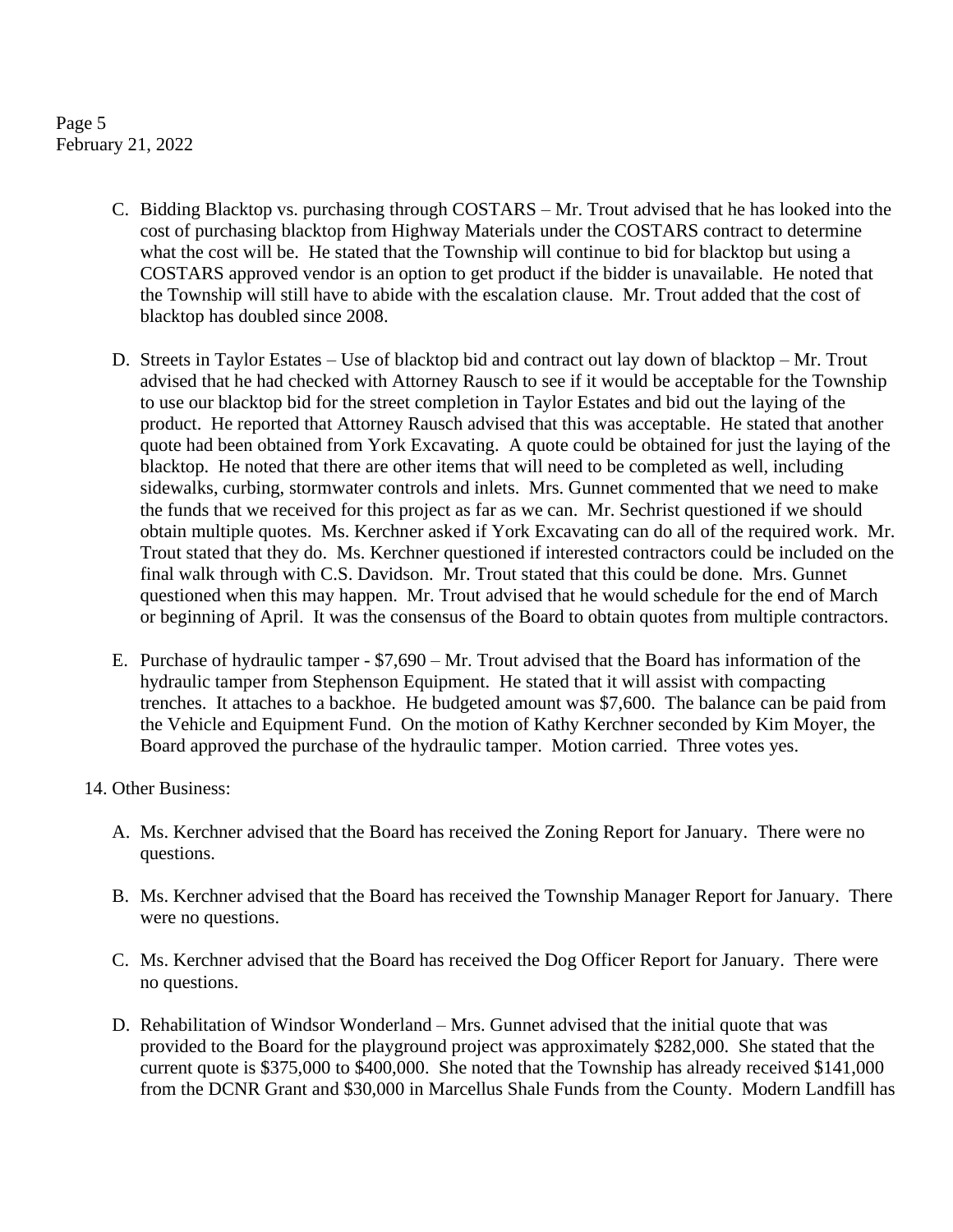Page 6 February 21, 2022

> a program called the National Neighborhood Promise in which they can donate up to \$150,000. However, government entities are not permitted to apply unless a non-profit works on our behalf. Modern Landfill has stated that they could donate up to \$50,000 if the National Neighborhood Promise grant is not received. Mrs. Gunnet advised that \$300,000 was budgeted this year which would put the budgeted amount plus secured funds at approximately \$471,000; not including any monies received from Modern Landfill. She stated that the design and the maximum amount to be spent need to be determined.

Mrs. Gunnet advised that the rubber bond flooring no longer has a 25 year warranty. It has now been reduced to 10 years or less. The original quote also included some areas of mulch. Ms. Kerchner stated that she is not in favor of any mulch. She stated that she feels the park is the focal point of our community. She questioned if the warranty on the poured in place surface would be affected if mulch was used in the same area. Mrs. Gunnet stated that staff had looked into rubber mulch as an option but was informed that there is potential that there could be wire in it since it is made from tires. Mr. Allison stated that they had also looked into turf but it is not considered a fall safe surface. He suggested using concrete in certain areas like a patio. He noted that Springettsbury Township has some concrete within their playground.

Mr. Allison stated that the biggest question at this time is how much the Board would like to spend on the project. Ms. Kerchner advised that she would like to go all in on the project. She commented that residents can attribute something tangible to the funds that were received from ARPA by seeing the improvements that are made to the playground. She added that this is currently the only park in the Township.

Mr. Moyer questioned if \$400,000 would cover the entire project. Mrs. Gunnet advised that it would not if the entire playground would be done in the rubber surface. She stated that it is estimated that the flooring alone will cost over \$200,000. Mr. Sechrist commented that there is not much option when it comes to the cost. After discussion, it was the consensus of the Board to set a cap at \$500,000.

- E. Windsor Township Recreation Commission Update Ms. Kerchner advised that she did not attend the February meeting. She stated that Mr. Shaffer did not have anything specific to report other than that the meeting time will be changing from 6:30 p.m. to 6:00 p.m.
- F. Ms. Kerchner advised that the Board meeting scheduled for March 7, 2022 will be cancelled.
- G. Mrs. Gunnet advised that \$24,120.65 has been received from PennDEP for the 2020 Recycling Performance Grant. These funds are deposited into Solid Waste Fund.
- H. Community Center Capital Budget Request Additional RACP funds \$3,000,000 Mrs. Gunnet advised that she was contacted by Representative Saylor's office advising that applications are being accepted to be listed on the Capital Budget for RACP funds. She explained that since our project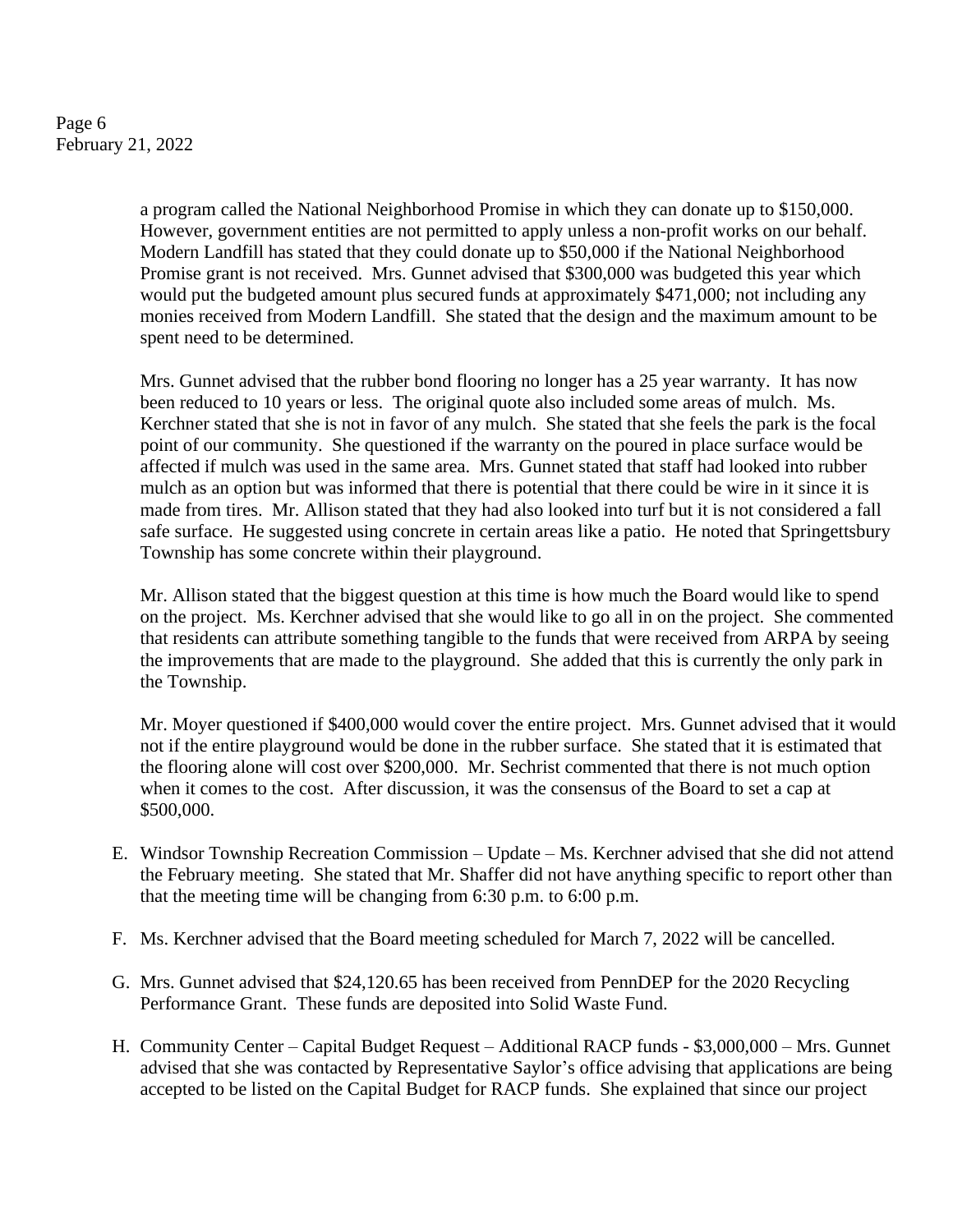Page 7 February 21, 2022

> will be going over the original projected amount, Representative Saylor advised to submit for additional funds. She noted that the application has been submitted for an additional \$3 million and she believes we should find out in July if it has been approved.

I. Resolutions accepting offer of dedication:

2022R-02-01 – Dwane L. Burke – Craley Rd.  $2022R-02-02$  – Richard E. (Deceased) & Joan L. Axe and Richard E. Axe, Jr. & Susan J. Axe – Witmer Rd. 2022R-02-03 – Richard R. & Barbara R. DiPietro – South Camp St. 2022R-02-04 – Rexroth Limited Partnership – Zimmerman Rd. 2022R-02-05 – Rexroth Limited Partnership – Delta Rd. 2022R-02-06 – Patrick J. & Debra A. Crotty – Manor Rd. 2022R-02-07 – Kay A. Tyson – Brownton Rd. 2022R-02-08 – Kay A. Tyson – Dull Rd.

Mrs. Gunnet advised that these resolutions are to accept dedicated right-of-way on subdivision and land development plans which have been approved in the last three years. On the motion of Kathy Kerchner seconded by Rodney Sechrist, the Board approved Resolution 2022R-02-01 through 2022R-02-08. Motion carried. Three votes yes.

- J. Resolution #2022R-02-09 Authorization to submit Traffic Signal Maintenance Agreement to PennDOT – Mrs. Gunnet advised that PennDOT is requiring municipalities to enter into an Agreement with them for the maintenance, permitting and responsibilities in regards to traffic signals. On the motion of Kathy Kerchner seconded by Kim Moyer, the Board approved Resolution #2022R-02-09. Motion carried. Three votes yes.
- K. Tropical Depression Ida Update Mrs. Gunnet advised that Tropical Depression Ida occurred in September of 2021. She stated that she and Mr. Allison had an exploratory call with FEMA to discuss damages from the storm. There are spreadsheets to complete as well as a large amount of supporting documentation in order to receive reimbursement that they will be working on. She noted that the drying of the documents that had been damaged by water is able to be included in the request. She estimated the total amount to be between \$30,000 to \$35,000.
- L. Non- Uniform Pension Retiree working for Township Mrs. Gunnet advised that she contacted the Township's pension company, PMRS, regarding the possibility of a retired employee working for the Township and was informed that this is considered and In Service Distribution and is not permitted. A retired employee that is receiving a pension can only work for the Township as a subcontractor who would receive a 1099. This pertains even it the retiree only works part-time hours.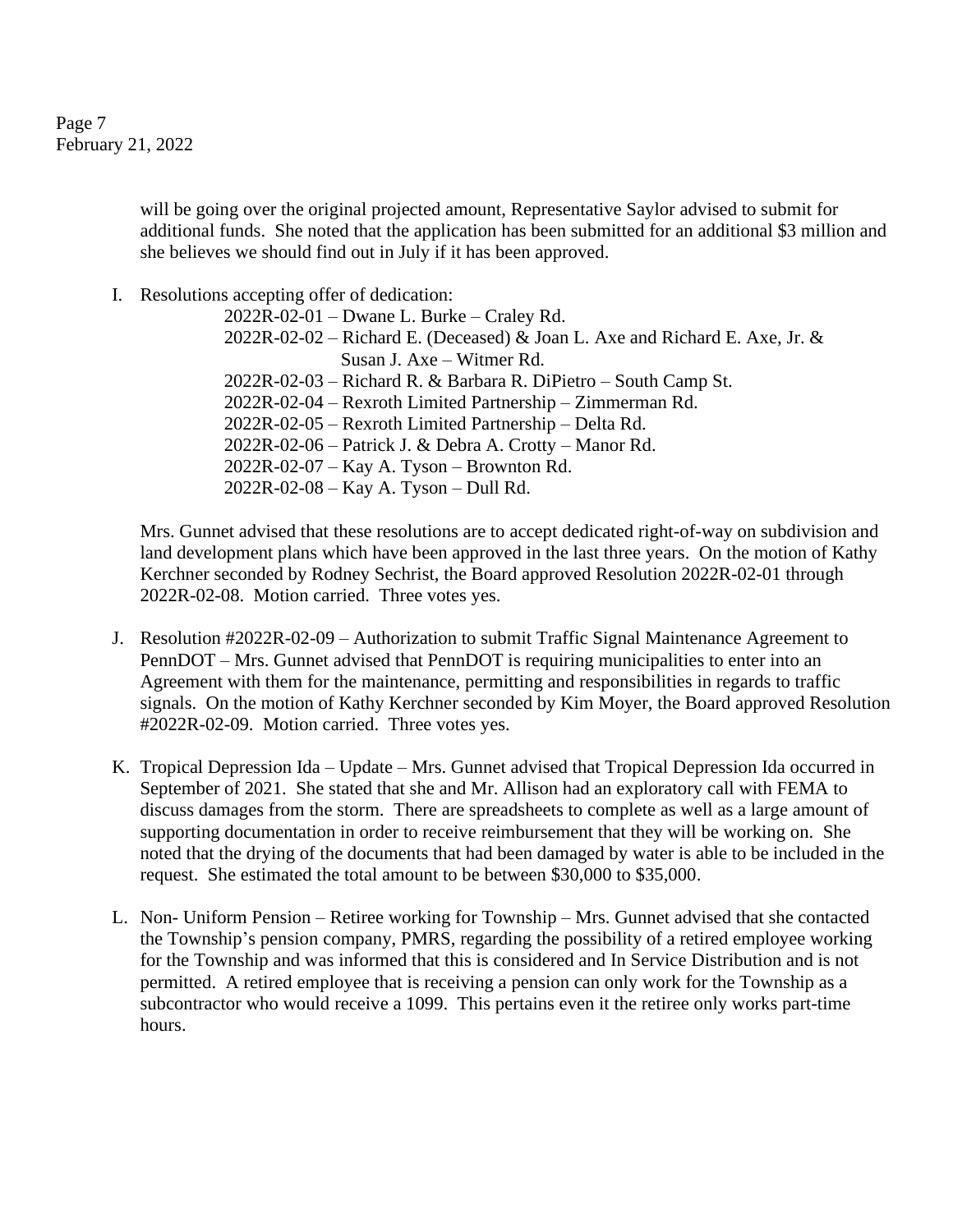Page 8 February 21, 2022

> M. 2021 Year-end information: Compared to Budget Report, Fund Balance Comparisons & Sick Day Usage – Mrs. Gunnet advised that the Board has received year-end reports. She reported that General Fund had a surplus but Sewer fund had a deficit of approximately \$405,000. She stated that a majority of this was the result of the Windsor Manor Pump Station elimination which was budgeted out of reserves rather than taking out a loan.

Mrs. Gunnet noted that a lot of sick days were used in 2021 but a few cases were due to surgeries.

- N. Possible increase to quarterly sewer bill Mrs. Gunnet advised that during budget discussions, it was decided to wait until after the end of the year to see where balances stood before making a decision on an increase to the sewer bill. She estimated that the improvements to the Chapel View Pump Station at \$700,000. She noted that it is not feasible to increase the sewer bill to cover this cost. She stated that the last increase to the bill was \$3.00 in 2019. Mr. Allison commented that as the Board considers the amount in which the bill would be increased, administratively it is easier to work with whole dollar amounts. Mrs. Gunnet noted that a list has been given to Attorney Rausch to proceed with collection for those with the highest lien amounts but overall this is not a large amount. On the motion of Kathy Kerchner seconded by Rodney Sechrist, the Board approved an increase of \$5.00 to the sewer bill making the new amount of \$120.00 per quarter effective May 1, 2022. Motion carried. Three votes yes.
- O. American Rescue Plan Act funds COVID 19 quarantine Ms. Kerchner advised that there was a period of time in which employees were paid when they were required to be off to quarantine for COVID 19. She stated that there have been some instances with Township staff where they have come in contact with others and have had to quarantine and she questioned the thoughts of the Board to consider providing the employees with 5 days of quarantine time. Mrs. Gunnet stated that she felt that if an employee tested during their quarantine period and it was negative that they should be required to return to work immediately. Ms. Kerchner asked if a test can be required. Attorney Rohrbaugh advised that he does not believe an employer can force testing. Mr. Moyer questioned if the 5 days would occur per instance. Ms. Kerchner stated that it would be 5 days per year and once the time was used, it would not be replenished. Mr. Allison noted that the CDC guidelines state when it is necessary to quarantine. Mrs. Gunnet commented that if an employee cannot be forced to test, then the employee could take the maximum amount of time off with sick time. She noted that the relaxed sick day policy expires at the end of March. Mr. Allison stated that a doctor's note could be required if an employee is off more than three days in a row but not require it when using individual days. Attorney Rohrbaugh advised that as an employer, there should be caution in how sick time is regulated. He commented that COVID cases are on the decline and he recommended waiting to make a decision. It was the consensus of the Board to readdress this in March.
- P. Mrs. Gunnet advised that an Electronics Recycling collection will be held on Saturday, April 23, 2022 from 9:00 a.m. to noon at the Public Works Building.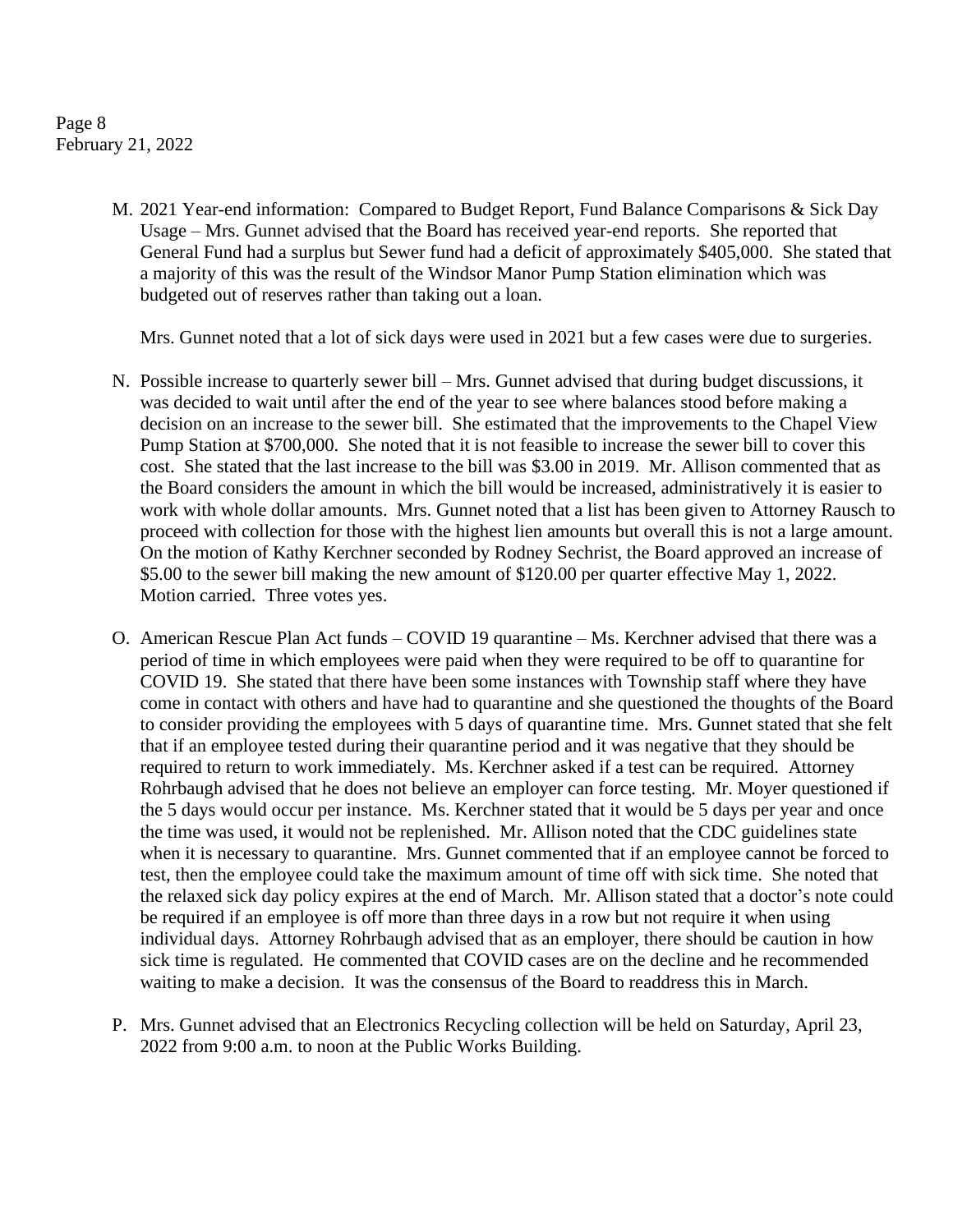Page 9 February 21, 2022

- Q. Mrs. Gunnet advised that she has received the quote from Kimberly Lawn Care for their 2022 Maintenance Proposal. The amount is \$10,686 which is \$208 more than 2021. On the motion of Kathy Kerchner seconded by Kim Moyer, the Board approved the 2022 Kimberly Lawn Care Maintenance Proposal. Motion carried. Three votes yes.
- R. Approval to purchase Replacement cameras at Freysville Park \$5,546.00 Mrs. Gunnet advised that the camera system at the park is antiquated. The police department had requested to look at the film and it was not good enough quality to be beneficial. She stated that she has gotten a quote for a new high definition system. It works with and without internet service. The internet will be a secured line to the camera system and not available to the public. The camera system was budgeted. On the motion of Kathy Kerchner seconded by Rodney Sechrist, the Board approved the purchase of the replacement cameras. Motion carried. Three votes yes.
- S. Resolution #2022R-02-01 Adoption of streets in Laurel Vistas Mrs. Gunnet advised that the streets have been competed in Laurel Vistas and can now be adopted by the Township. On the motion of Kathy Kerchner seconded by Kim Moyer, the Board approved Resolution #2022R-02-01 to adopt the streets in Laurel Vistas. Motion carried. Three votes yes.
- T. 2022 Commercial Insurance & Cyber Insurance Renewals Mrs. Gunnet advised that the Board has received information for the commercial insurance policy. The overall policy will be increasing by 9%. There is a 41% increase in the liability category. The insurance company feels that the public works building and the 4 bay garage at Bahn's Mill are both over insured which could result in a cost reduction. Mrs. Gunnet stated that she is hesitant to reduce the coverage on these buildings because of the cost to replace them. Mr. Trout noted that after the fire at Lower Windsor Township's public works building, the Township took inventory of all of the items and adjusted the coverage on the building accordingly. Mr. Moyer questioned if there is additional coverage if it would be under insured. Mrs. Gunnet advised that the Township does have an umbrella policy for \$1,000,000.

Mrs. Gunnet advised that there is a substantial increase for the cyber insurance policy which is separate from the Commercial Insurance policy. She stated that there are two different options for coverage. The policy for 2021 was through Corvus in the amount of \$5,000. The cost through Corvus for 2022 is \$20,550 with a \$25,000 deductible. There is also coverage available through EMC insurance. The EMC deductible is \$10,000 per category and there are 4 categories. The Township would be responsible for paying any cost over the deductibles. She noted that if coverage was through EMC and there was a claim, this could impact the commercial insurance policy cost as well. Mrs. Gunnet advised when the server was updated, security controls were boosted but with the increase in cyber attacks, it is important for the Township to have sufficient coverage. Attorney Rohrbaugh stated that their firm was hit over a year ago and it was extremely costly and they are still missing files. On the motion of Kathy Kerchner seconded by Kim Moyer, the Board approved coverage with Corvus. Motion carried. Three votes yes.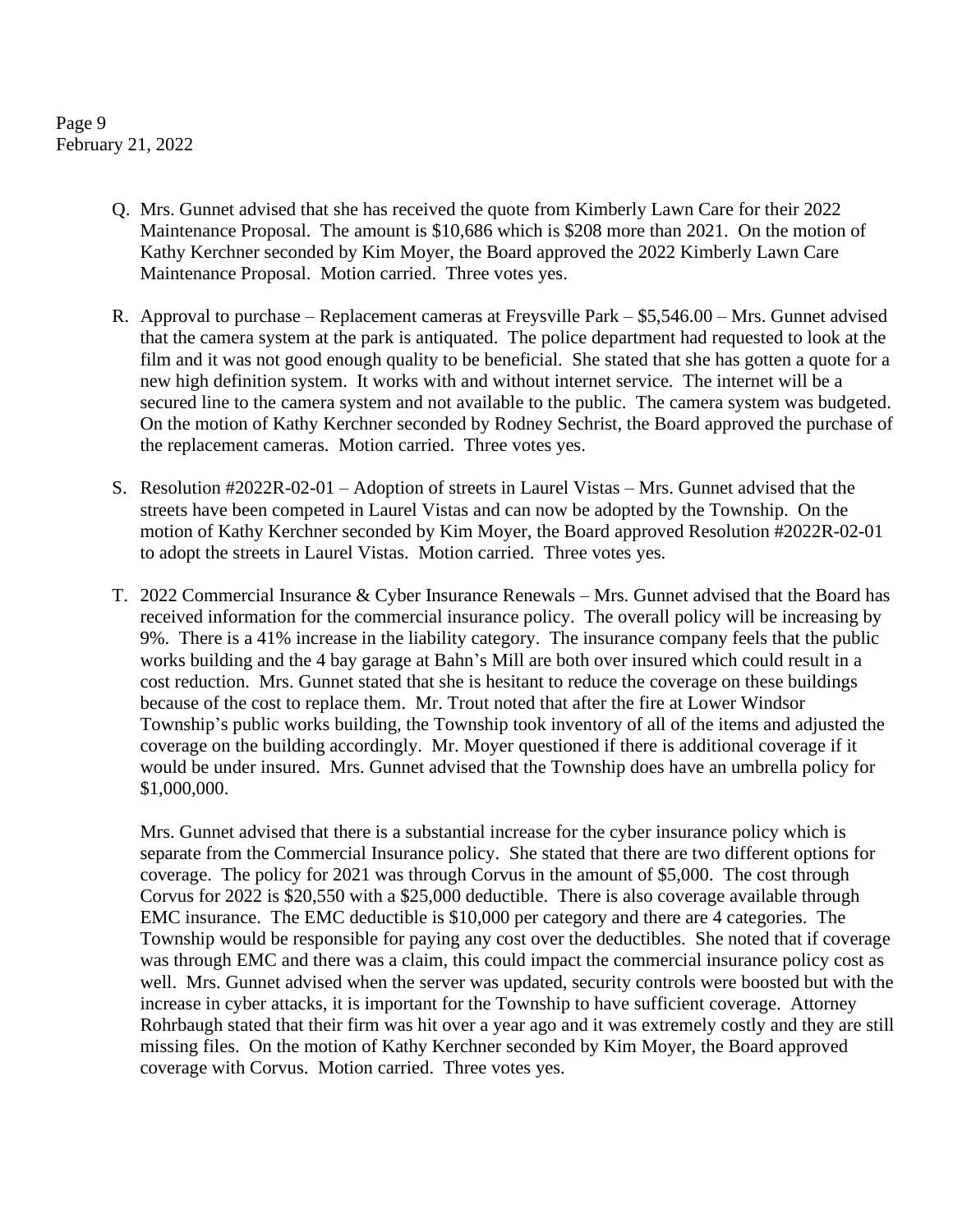Page 10 February 21, 2022

- U. Agricultural Security Area Addition Dennis Klinedinst 3 parcels on Pleasant Grove Road 91.45 acres – Mrs. Gunnet advised that Dennis Klinedinst owns 3 parcels on Pleasant Grove Road totaling 91.45 acres that he would like to place in the Agricultural Security Area. She stated that this serves as a formal acknowledgement by the Township. Now it will be held for 6 months. After that time expires, a resolution will be prepared to add the parcels to the Agricultural Security Area.
- V. Message Board on website Possible elimination Mrs. Gunnet advised that when the Message Board was added to the website, it was used as a chat room which was not the intention. In 2007, rules were put in place that restricted the use to questions. She stated that now people are using as a way to file complaints or ask questions in which most of the responses are that the Township will look into the matter or that they need to call the Township Office in order to obtain the information. Mr. Allison commented that much more information is available on the Township website from when the Message Board was added. He noted that email addresses are available and he does not feel there is a purpose for the Message Board anymore. On the motion of Kim Moyer seconded by Kathy Kerchner, the Board approved to remove the Message Board from the Township website. Motion carried. Three votes yes.
- 15. Unfinished Business There was none.
- 16. Public Comment Elmer Fromm, Oak Drive, advised that he would like to take a moment to recognize Dean Heffner. He was a military member who provided service for our country and then continued on as a Supervisor to provide service to the Township. He stated that he valued the times when he was able to work with him directly and he appreciates all that he had done for the Township.
- 17. Supervisors Comments Ms. Kerchner asked the Board if they had any comments. Mr. Sechrist did not have any comments.

Mr. Moyer thanked everyone for welcoming him to the Board.

Ms. Kerchner commented that this is Mrs. Gunnet's last meeting before her surgery and wished her luck. She advised that Mr. Allison will be in charge of the office while she is out.

Ms. Kerchner advised that at the police meeting, Dave Naylor from East Manchester Township mentioned that they have hired a grant researcher. The duties of this person are to find available grants for different types of projects and then apply for them. If the Township receives the grant, then the writer receives a percentage of the grant amount. She suggested having a presentation to see if this would be beneficial to Windsor Township.

Ms. Kerchner advised that the new Police Commission is great to work with and the transition has gone smoothly.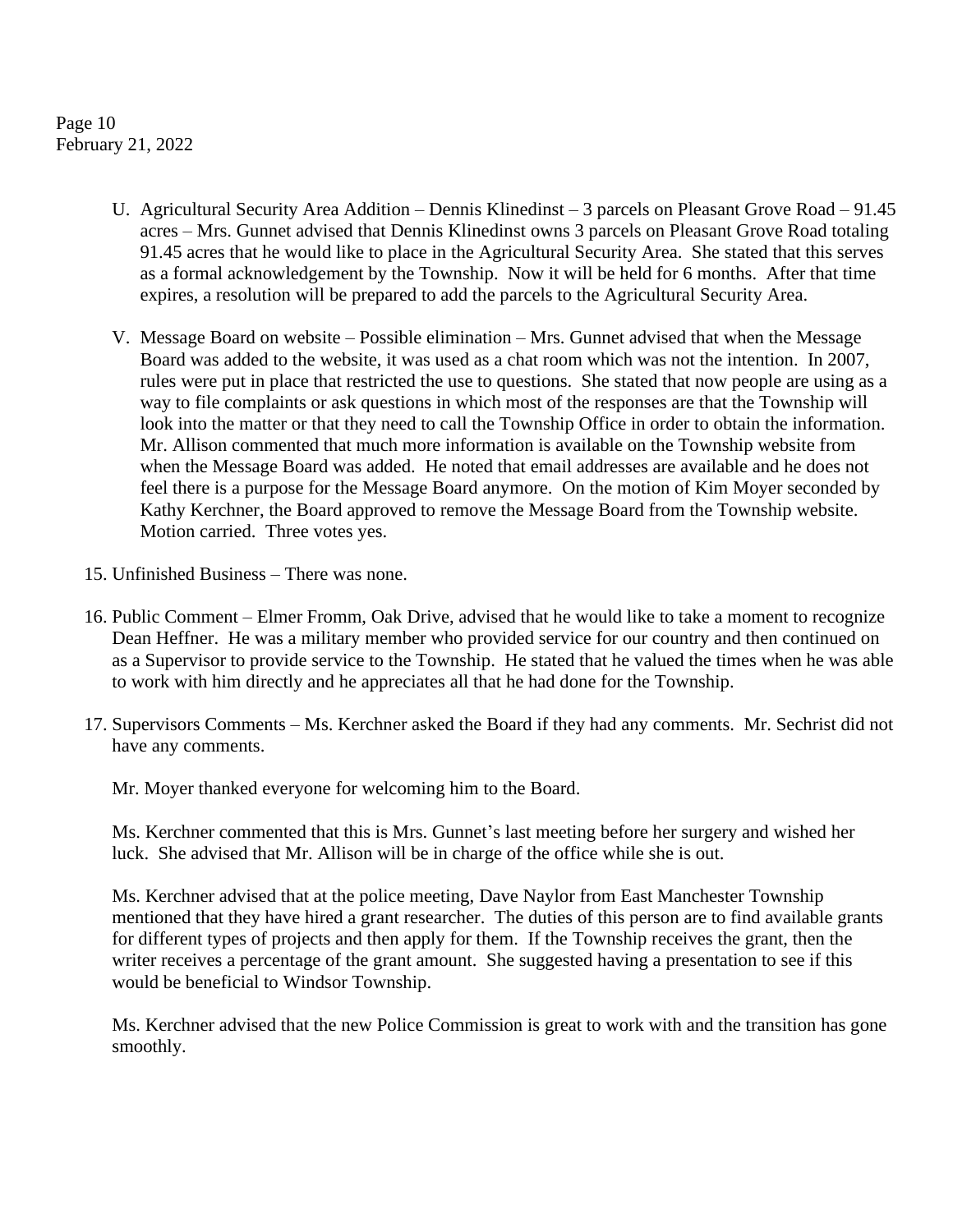Page 11 February 21, 2022

- 18. On the motion of Kathy Kerchner seconded by Rodney Sechrist, the bills were approved. Motion carried. Three votes yes.
- 19. The meeting of the Windsor Township Board of Supervisors adjourned at 8:03 p.m.

Respectfully submitted,

Jennifer L. Gunnet Secretary